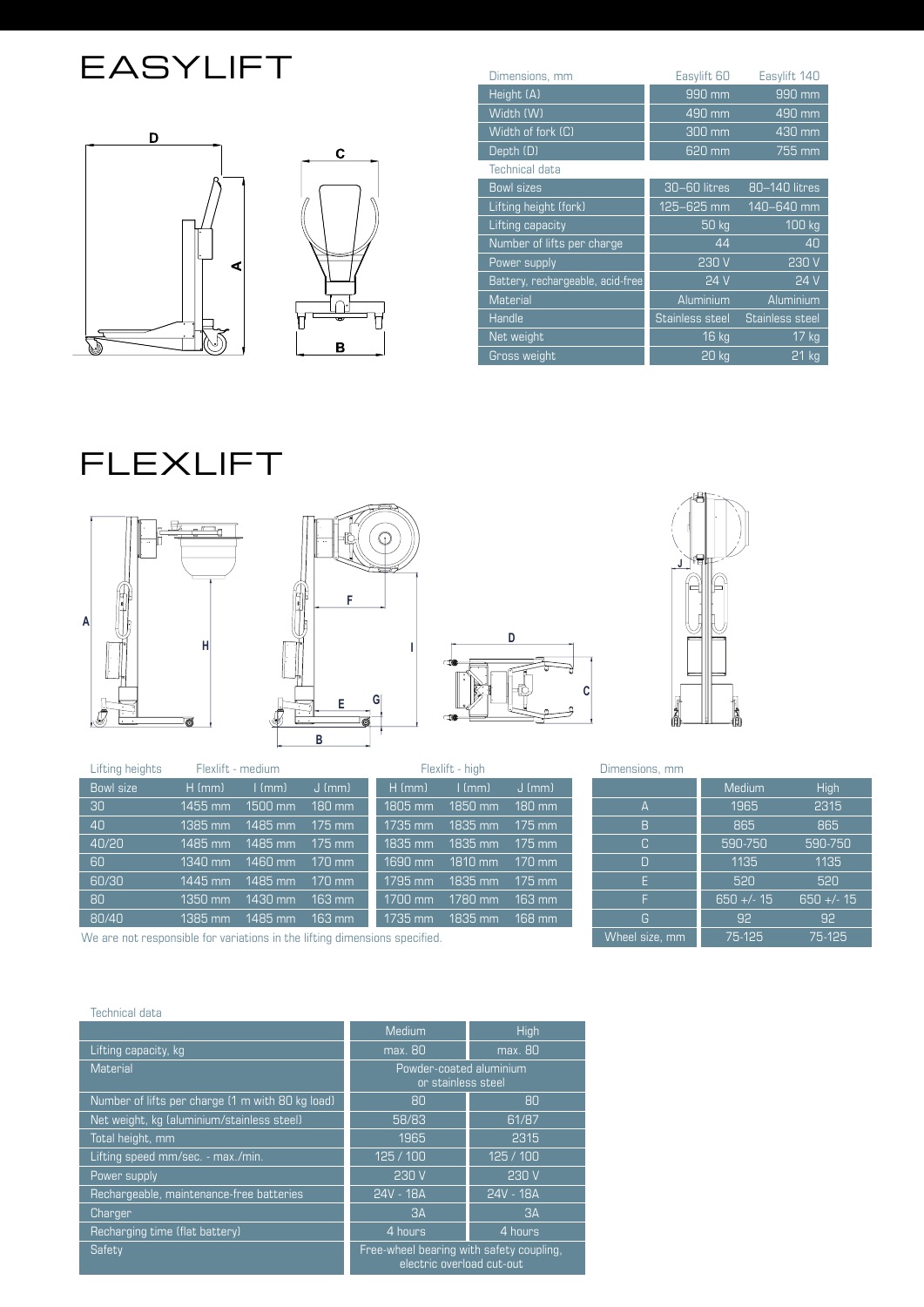## maxilift / MEGALIFT





| Lifting heights | <b>Maxilift</b><br>medium | high     |          | <b>Megalift</b><br>medium | high                       |       |
|-----------------|---------------------------|----------|----------|---------------------------|----------------------------|-------|
| Bowl size       | $H$ (mm)                  | $H$ (mm) | $K$ (mm) |                           | $H$ (mm) $H$ (mm) $K$ (mm) |       |
| 100             | 1374                      | 1724     | 200      |                           |                            |       |
| 100/60          | 1406                      | 1756     | 197      |                           |                            |       |
| 100/40          | 1457                      | 1807     | 175      |                           |                            |       |
| 140             |                           |          |          | 1228                      | 1578                       | 190   |
| 140/80          |                           |          |          | 1290                      | 1640                       | 225   |
| 200             |                           |          |          | 1083                      | 1433                       | 117.5 |
| 200/100         |                           |          |          | 1260                      | 1610                       | 155   |

**J**

Maxilift and Megalift are available with an extra-high tower for a surcharge. We are not responsible for variations in the lifting dimensions specified.





| Dimensions, mm          | Maxilift      |             | Megalift      |             |  |
|-------------------------|---------------|-------------|---------------|-------------|--|
|                         | <b>Medium</b> | <b>High</b> | <b>Medium</b> | <b>High</b> |  |
| A                       | 1960          | 2310        | 1965          | 2315        |  |
| B                       | 1235          | 1235        | 1235          | 1235        |  |
| C                       | 970           | 970         | 970           | 970         |  |
| D                       | 850           | 850         | 850           | 850         |  |
| F                       | 800           | 800         | 800           | 800         |  |
| F                       | 565           | 565         | 615           | 615         |  |
| G                       | 83            | 83          | 83            | 83          |  |
|                         | 1295          | 1645        | 1150          | 1500        |  |
| IJ                      | 330-1780      | 330-2130    | 380-1680      | 380-2030    |  |
| <b>Wheel size</b><br>mm | 80-150        | 80-150      | 80-150        | 80-150      |  |

|                                                               | Maxilift                                                              |           | Megalift                                                              |           |  |
|---------------------------------------------------------------|-----------------------------------------------------------------------|-----------|-----------------------------------------------------------------------|-----------|--|
| <b>Technical data</b>                                         | medium                                                                | high      | medium                                                                | high      |  |
| Lifting capacity, kg                                          | 110                                                                   | 110       | 200                                                                   | 200       |  |
| Material                                                      | Powder-coated aluminium<br>or stainless steel                         |           | Powder-coated aluminium<br>or stainless steel                         |           |  |
| Number of lifts per charge<br>(1 m with a load of 110/200 kg) | 80                                                                    | 80        | 80                                                                    | 80        |  |
| Net weight, kg (aluminium/stainless steel)                    | 108/108                                                               | 114/114   | 135/135                                                               | 142/142   |  |
| Total height, mm                                              | 1960                                                                  | 2310      | 1965                                                                  | 2315      |  |
| Lifting speed mm/sec. max./min.                               | 125/100                                                               | 125/100   | 125/100                                                               | 125/100   |  |
| Power supply                                                  | 230 V                                                                 | 230 V     | 230 V                                                                 | 230 V     |  |
| Rechargeable, maintenance-free batteries                      | 24V - 18A                                                             | 24V - 18A | 24V - 18A                                                             | 24V - 18A |  |
| Charger                                                       | 3A                                                                    | 3A        | 3A                                                                    | 3A        |  |
| Recharging time (flat battery)                                | 4 hours                                                               | 4 hours   | 4 hours                                                               | 4 hours   |  |
| Safety                                                        | Free-wheel bearing with safety coupling,<br>electric overload cut-out |           | Free-wheel bearing with safety coupling,<br>electric overload cut-out |           |  |

#### Manufacturer: Distributor:



Œ

**A/S Wodschow & Co.** Industrisvinget 6 DK-2605 Brøndby, Denmark Phone: +45 43 44 22 88 Fax: +45 43 43 12 80 E-mail: info@wodschow.dk

www.bearvarimixer.com

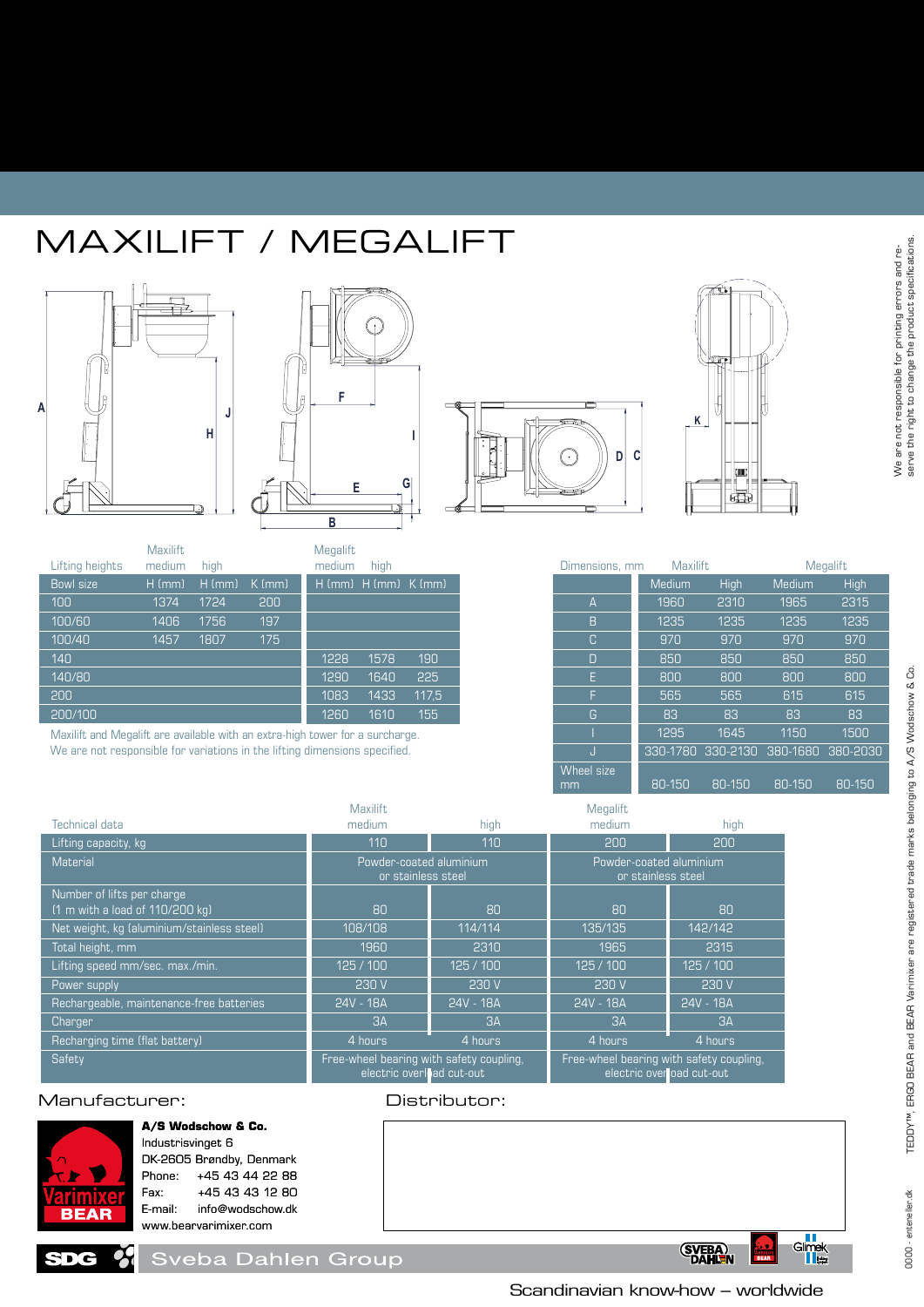# Four Strong Options to Choose From BEAR lifts

Let a BEAR lift bear the brunt of your heavy tasks



strong as a bear ...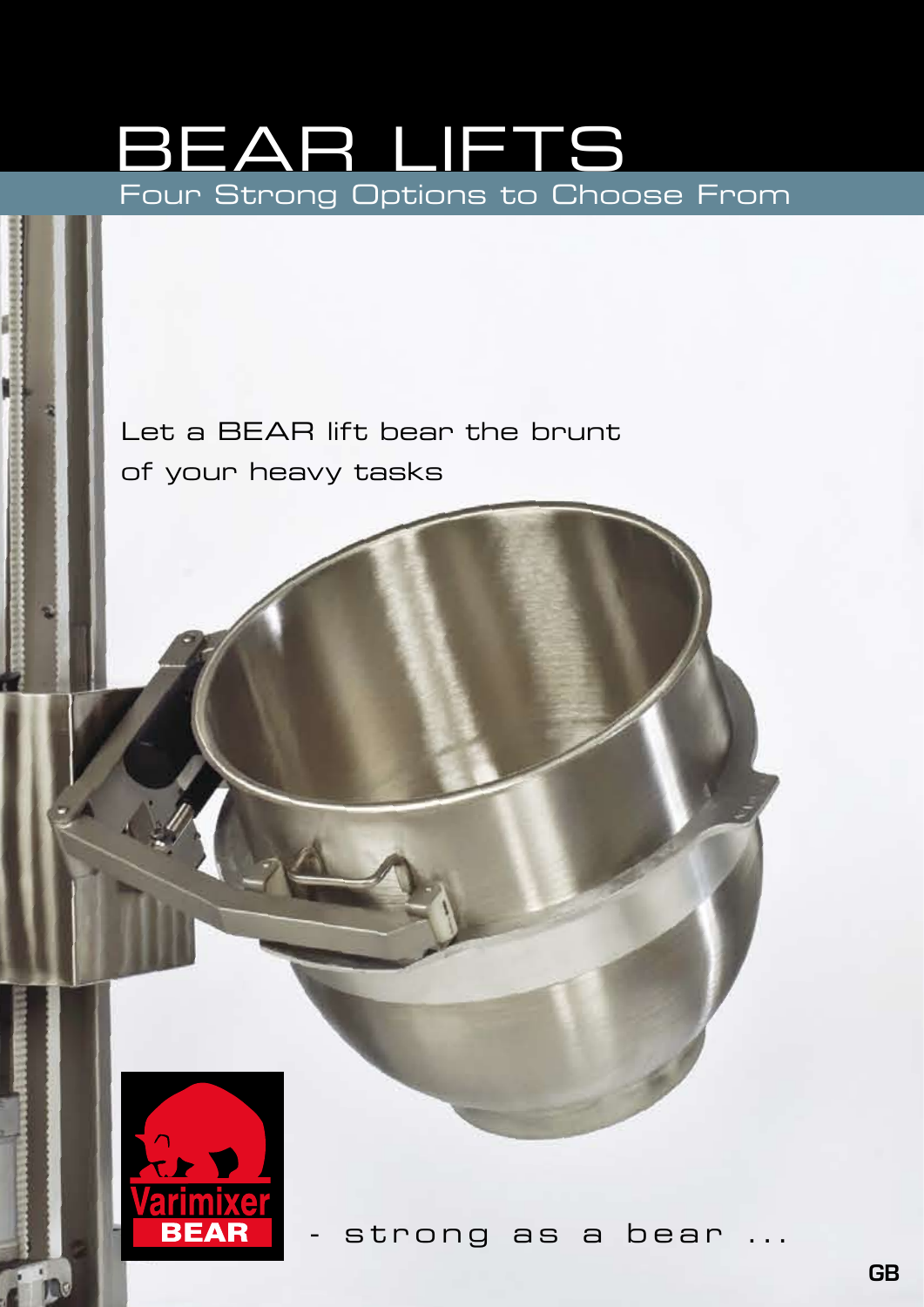# Lifts all heavy items with ease EASYlift

Why waste energy dragging heavy bowls when EASYLIFT does it all electrically? Using EASYLIFT, you can move a bowl from one location to another and fill it with ingredients before driving the bowl directly into the mixing machine. Afterwards, the bowl can be raised and adjusted to the best setting for the next process.

- Easily adjustable lifting height.
- Easy bowl positioning.
- Easy bowl manoeuvring.
- In addition to bowls, EASYLIFT can also be used for other unwieldy or heavy lifting, of course.
- When not in use, EASYLIFT takes up only a minimum amount of space.

Depending on the model, EASYLIFT lifts up to 100 kg with ease.

A lifting plate is available as an extra accessory for other heavy lifting tasks.

- EASYLIFT 60 for bowls from 30 to 60 litres, lifts 50 kg of ingredients.
- EASYLIFT 140 for bowls from 80 to 140 litres, lifts 100 kg of ingredients.





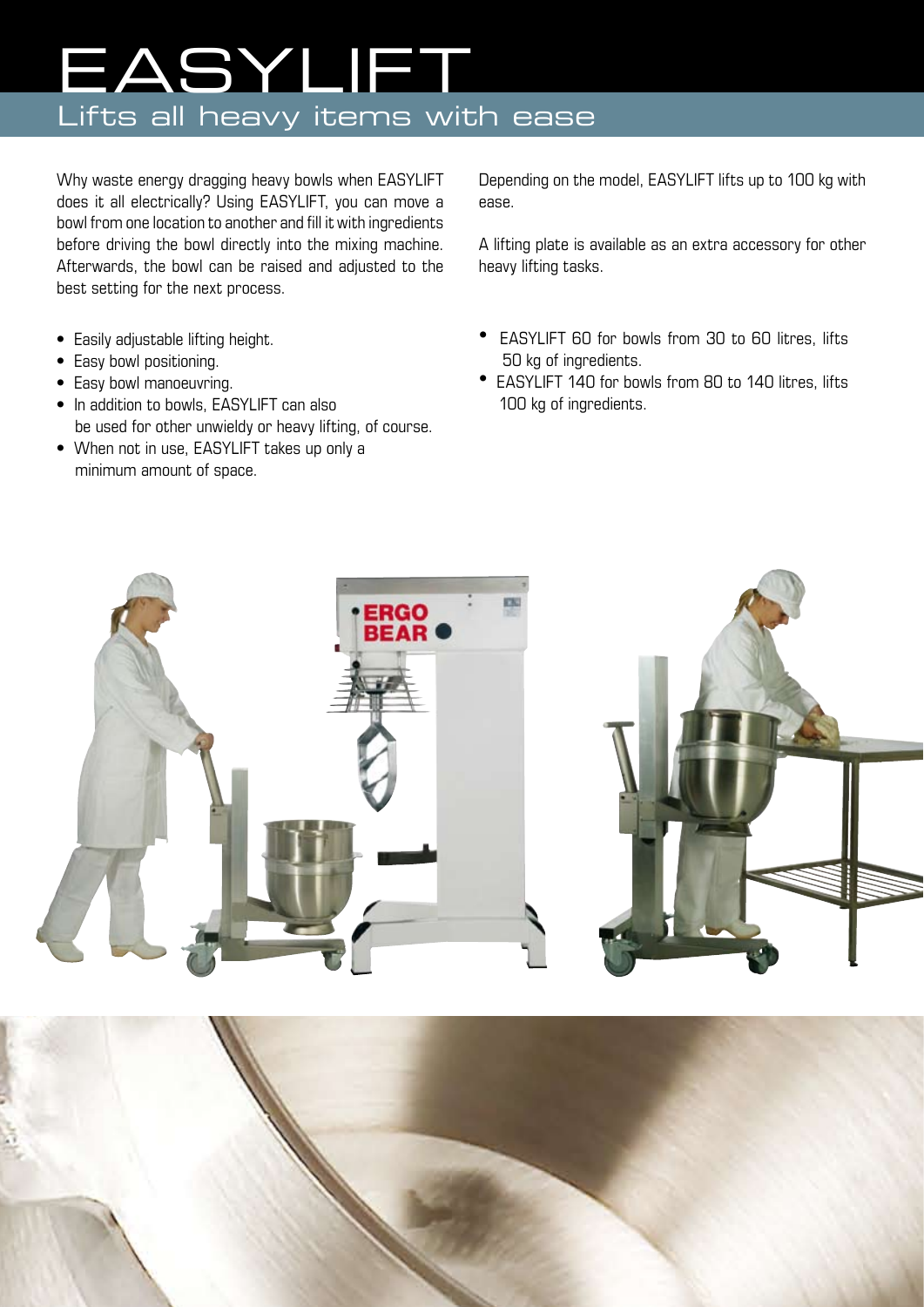# When you need more than just a lift. **LEXLIET**

Thanks to FLEXLIFT, you don't have to hurt your back or your mood by dragging heavy bowls from place to place or wasting your energy lifting bowls up and down from the worktable. BEAR FLEXLIFT does all this for you electrically, with bowls from 30 to 80 litres, with max. 80 kg of ingredients.

FLEXLIFT fastens the bowl in place using a bracket system.

FLEXLIFT can be remote controlled. This makes it easy to control the electric raising and lowering of the bowl, while bowl rotation is controlled manually or electrically, depending on the model. FLEXLIFT is available in two total heights (1.97 m and 2.3 m) in both aluminium and stainless steel. Other heights are also available as required.

- Fetch the bowl directly from a tabletop or shelf and drive it around adding ingredients. The lift grasps the bowl and holds it tight.
- Drive the bowl directly into the mixing machine and remove it when the mixing is completed. The wide wheels roll smoothly, even if the floor is uneven.
- Roll the bowl over to where it is to be used and raise it to the proper working height. The lift starts and ends all movements smoothly without jerking to keep the contents from splashing.
- You can also pour out the content where it is needed. This is because the bowl can be tipped sideways – and even be turned bottom side up.